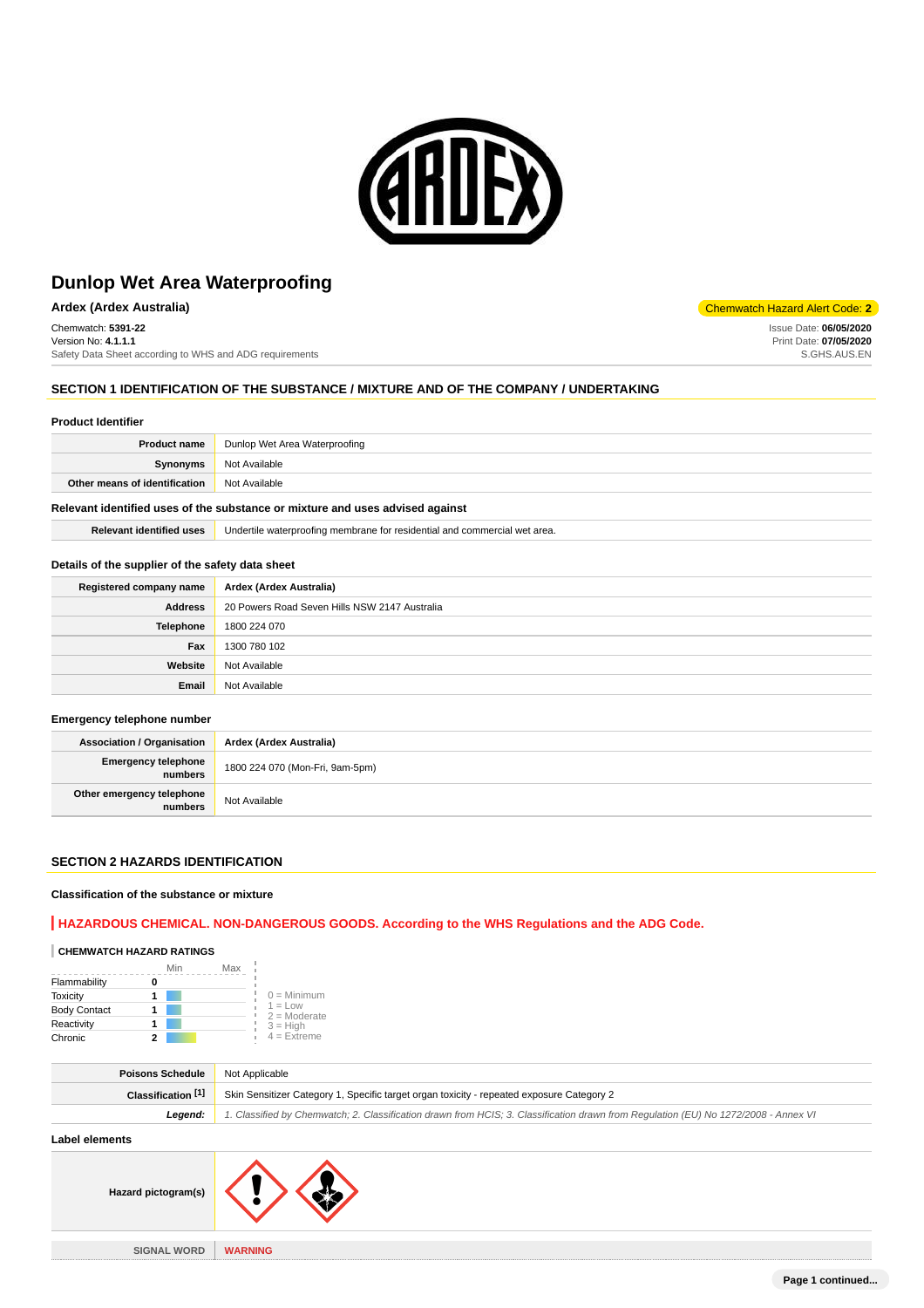# **Hazard statement(s)**

| H317                                         | May cause an allergic skin reaction.                                       |  |
|----------------------------------------------|----------------------------------------------------------------------------|--|
| H373                                         | May cause damage to organs through prolonged or repeated exposure.         |  |
| <b>Precautionary statement(s) Prevention</b> |                                                                            |  |
| P260                                         | Do not breathe mist/vapours/spray.                                         |  |
| P280                                         | Wear protective gloves/protective clothing/eye protection/face protection. |  |
| P272                                         | Contaminated work clothing should not be allowed out of the workplace.     |  |

# **Precautionary statement(s) Response**

| P321 | Specific treatment (see advice on this label).          |
|------|---------------------------------------------------------|
| P363 | Wash contaminated clothing before reuse.                |
|      | <b>P302+P352</b> IF ON SKIN: Wash with plenty of water. |
| P314 | Get medical advice/attention if you feel unwell.        |

# **Precautionary statement(s) Storage**

Not Applicable

# **Precautionary statement(s) Disposal**

**P501** Dispose of contents/container to authorised hazardous or special waste collection point in accordance with any local regulation.

# **SECTION 3 COMPOSITION / INFORMATION ON INGREDIENTS**

#### **Substances**

See section below for composition of Mixtures

#### **Mixtures**

| <b>CAS No</b> | %[weight] | Name                                       |
|---------------|-----------|--------------------------------------------|
| 7727-43-7     | 10-30     | barium sulfate                             |
| 14808-60-7    | 10-30     | silica crystalline - quartz                |
| 1332-58-7     | $1 - 10$  | ball clay                                  |
| 13463-67-7    | $1 - 10$  | C.I. Piament White 6                       |
| 2682-20-4     | $<$ 1     | 2-methyl-4-isothiazolin-3-one              |
| Not Available | balance   | Ingredients determined not to be hazardous |

# **SECTION 4 FIRST AID MEASURES**

# **Description of first aid measures**

| <b>Eye Contact</b>  | If this product comes in contact with the eyes:<br>Immediately hold eyelids apart and flush the eye continuously with running water.<br>Ensure complete irrigation of the eye by keeping eyelids apart and away from eye and moving the eyelids by occasionally lifting the upper<br>and lower lids.<br>▶ Continue flushing until advised to stop by the Poisons Information Centre or a doctor, or for at least 15 minutes.<br>Transport to hospital or doctor without delay.<br>▶ Removal of contact lenses after an eye injury should only be undertaken by skilled personnel.                                                                                                                                                                                                                                                                                                                                                                                                                                                                                                                                                                                                                                                        |
|---------------------|------------------------------------------------------------------------------------------------------------------------------------------------------------------------------------------------------------------------------------------------------------------------------------------------------------------------------------------------------------------------------------------------------------------------------------------------------------------------------------------------------------------------------------------------------------------------------------------------------------------------------------------------------------------------------------------------------------------------------------------------------------------------------------------------------------------------------------------------------------------------------------------------------------------------------------------------------------------------------------------------------------------------------------------------------------------------------------------------------------------------------------------------------------------------------------------------------------------------------------------|
| <b>Skin Contact</b> | If skin or hair contact occurs:<br>Immediately flush body and clothes with large amounts of water, using safety shower if available.<br>• Quickly remove all contaminated clothing, including footwear.<br>▶ Wash skin and hair with running water. Continue flushing with water until advised to stop by the Poisons Information Centre.<br>Transport to hospital, or doctor.                                                                                                                                                                                                                                                                                                                                                                                                                                                                                                                                                                                                                                                                                                                                                                                                                                                           |
| Inhalation          | If fumes or combustion products are inhaled remove from contaminated area.<br>Lay patient down. Keep warm and rested.<br>Prostheses such as false teeth, which may block airway, should be removed, where possible, prior to initiating first aid procedures.<br>▶ Apply artificial respiration if not breathing, preferably with a demand valve resuscitator, bag-valve mask device, or pocket mask as trained.<br>Perform CPR if necessary.<br>Transport to hospital, or doctor, without delay.                                                                                                                                                                                                                                                                                                                                                                                                                                                                                                                                                                                                                                                                                                                                        |
| Ingestion           | F IF SWALLOWED, REFER FOR MEDICAL ATTENTION, WHERE POSSIBLE, WITHOUT DELAY.<br>For advice, contact a Poisons Information Centre or a doctor.<br>• Urgent hospital treatment is likely to be needed.<br>In the mean time, qualified first-aid personnel should treat the patient following observation and employing supportive measures as indicated<br>by the patient's condition.<br>If the services of a medical officer or medical doctor are readily available, the patient should be placed in his/her care and a copy of the SDS<br>should be provided. Further action will be the responsibility of the medical specialist.<br>If medical attention is not available on the worksite or surroundings send the patient to a hospital together with a copy of the SDS.<br>Where medical attention is not immediately available or where the patient is more than 15 minutes from a hospital or unless instructed<br>otherwise:<br>INDUCE vomiting with fingers down the back of the throat, ONLY IF CONSCIOUS. Lean patient forward or place on left side (head-down<br>position, if possible) to maintain open airway and prevent aspiration.<br><b>NOTE:</b> Wear a protective glove when inducing vomiting by mechanical means. |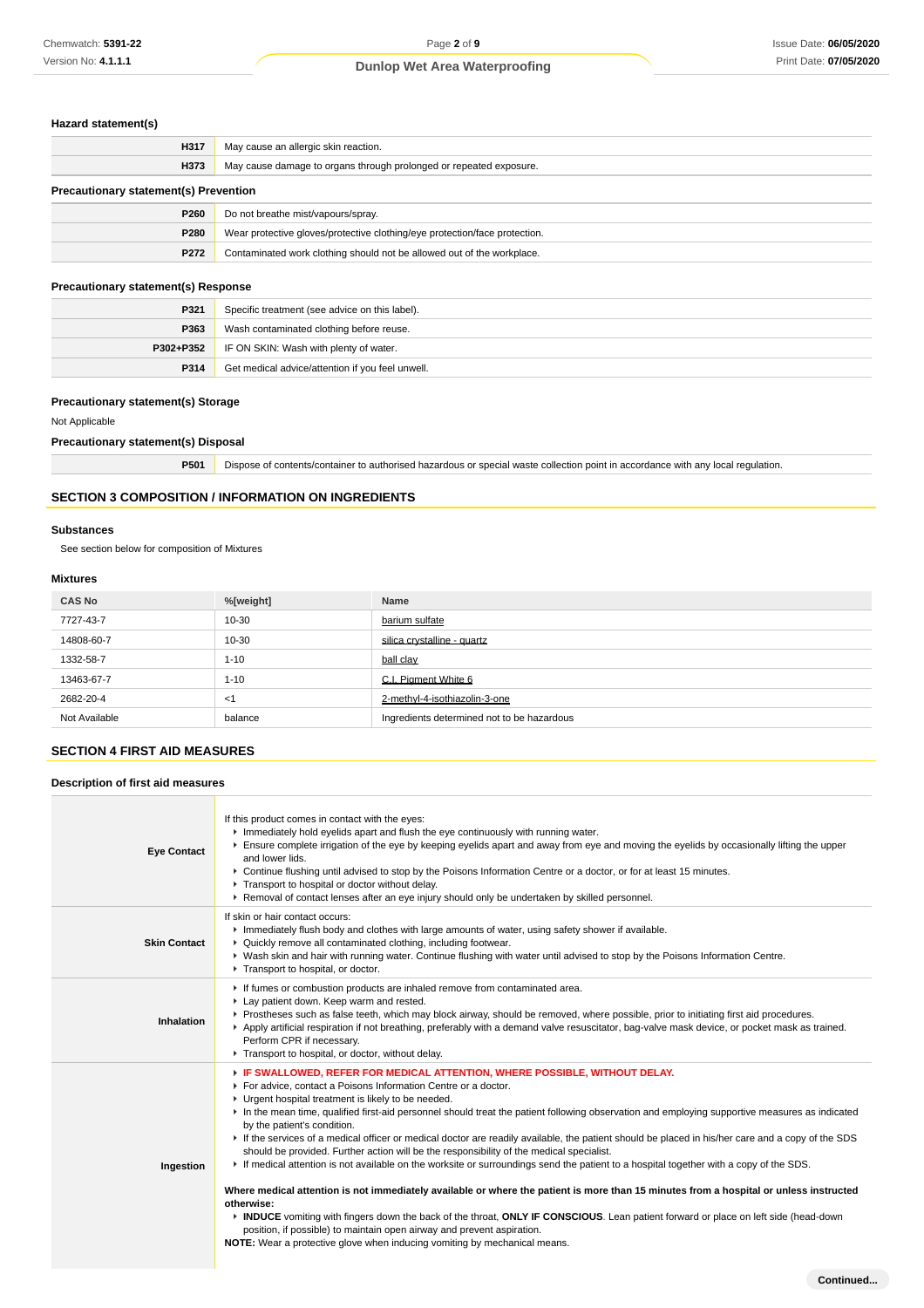**Indication of any immediate medical attention and special treatment needed**

Treat symptomatically.

# **SECTION 5 FIREFIGHTING MEASURES**

# **Extinguishing media**

There is no restriction on the type of extinguisher which may be used.

Use extinguishing media suitable for surrounding area.

# **Special hazards arising from the substrate or mixture**

| <b>Fire Incompatibility</b>    | ▶ Avoid contamination with oxidising agents i.e. nitrates, oxidising acids, chlorine bleaches, pool chlorine etc. as ignition may result                                                                                                                                                                                                                                                                                                                                                                                                                                                   |
|--------------------------------|--------------------------------------------------------------------------------------------------------------------------------------------------------------------------------------------------------------------------------------------------------------------------------------------------------------------------------------------------------------------------------------------------------------------------------------------------------------------------------------------------------------------------------------------------------------------------------------------|
| <b>Advice for firefighters</b> |                                                                                                                                                                                                                                                                                                                                                                                                                                                                                                                                                                                            |
| <b>Fire Fighting</b>           | Alert Fire Brigade and tell them location and nature of hazard.<br>$\blacktriangleright$ Wear breathing apparatus plus protective gloves in the event of a fire.<br>► Prevent, by any means available, spillage from entering drains or water courses.<br>▶ Use fire fighting procedures suitable for surrounding area.                                                                                                                                                                                                                                                                    |
| <b>Fire/Explosion Hazard</b>   | $\blacktriangleright$ Non combustible.<br>Not considered a significant fire risk, however containers may burn.<br>Decomposes on heating and produces:<br>carbon dioxide (CO2)<br>sulfur oxides (SOx)<br>metal oxides<br>other pyrolysis products typical of burning organic material.<br>Decomposes at high temperatures to produce barium oxide. Barium oxide is strongly alkaline and, upon contact with water, is exothermic. When<br>barium oxide reacts with oxygen to give a peroxide, there is a fire and explosion risk.<br>May emit poisonous fumes.<br>May emit corrosive fumes. |
| <b>HAZCHEM</b>                 | Not Applicable                                                                                                                                                                                                                                                                                                                                                                                                                                                                                                                                                                             |

# **SECTION 6 ACCIDENTAL RELEASE MEASURES**

# **Personal precautions, protective equipment and emergency procedures**

See section 8

# **Environmental precautions**

See section 12

#### **Methods and material for containment and cleaning up**

| <b>Minor Spills</b> | Clean up all spills immediately.<br>Avoid breathing vapours and contact with skin and eyes.<br>$\triangleright$ Control personal contact with the substance, by using protective equipment.<br>Contain and absorb spill with sand, earth, inert material or vermiculite. |
|---------------------|--------------------------------------------------------------------------------------------------------------------------------------------------------------------------------------------------------------------------------------------------------------------------|
| <b>Major Spills</b> | • Clear area of personnel and move upwind.<br>Alert Fire Brigade and tell them location and nature of hazard.<br>▶ Wear full body protective clothing with breathing apparatus.<br>▶ Prevent, by all means available, spillage from entering drains or water courses.    |

Personal Protective Equipment advice is contained in Section 8 of the SDS.

# **SECTION 7 HANDLING AND STORAGE**

| Safe handling                                                | <b>DO NOT</b> allow clothing wet with material to stay in contact with skin<br>Avoid all personal contact, including inhalation.<br>▶ Wear protective clothing when risk of exposure occurs.<br>▶ Use in a well-ventilated area.<br>Prevent concentration in hollows and sumps. |
|--------------------------------------------------------------|---------------------------------------------------------------------------------------------------------------------------------------------------------------------------------------------------------------------------------------------------------------------------------|
| Other information                                            | Store in original containers.<br>Keep containers securely sealed.<br>Store in a cool, dry, well-ventilated area.<br>Store away from incompatible materials and foodstuff containers.                                                                                            |
| Conditions for safe storage, including any incompatibilities |                                                                                                                                                                                                                                                                                 |
| Suitable container                                           | ▶ Polyethylene or polypropylene container.<br>$\blacktriangleright$ Packing as recommended by manufacturer                                                                                                                                                                      |

| Suitable container      | • Polyethylene or polypropylene container.<br>▶ Packing as recommended by manufacturer.<br>▶ Check all containers are clearly labelled and free from leaks. |
|-------------------------|-------------------------------------------------------------------------------------------------------------------------------------------------------------|
| Storage incompatibility | ▶ Avoid reaction with oxidising agents                                                                                                                      |

# **SECTION 8 EXPOSURE CONTROLS / PERSONAL PROTECTION**

 $\overline{\phantom{a}}$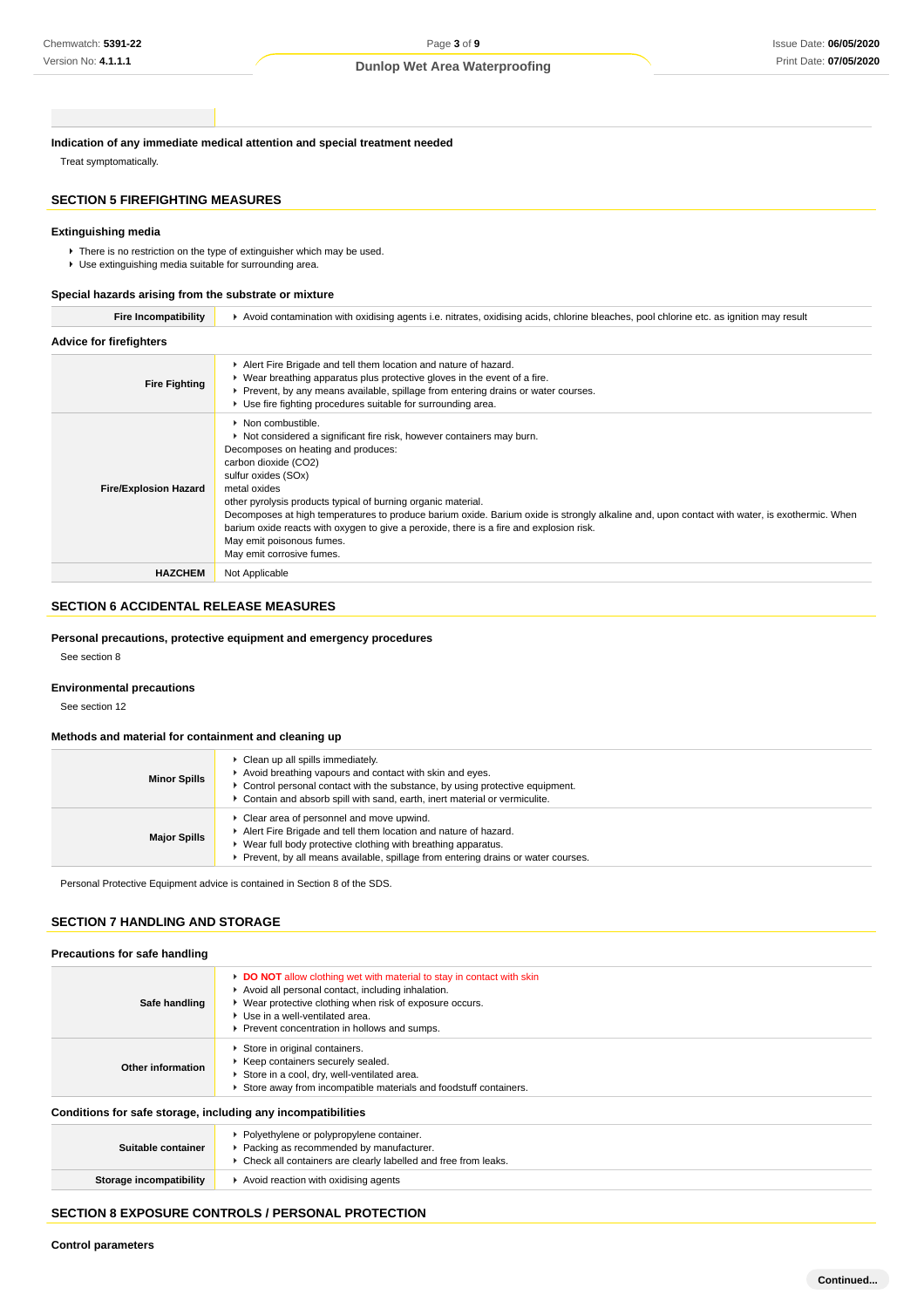# **OCCUPATIONAL EXPOSURE LIMITS (OEL)**

| <b>INGREDIENT DATA</b>       |                                |                                                   |               |                  |                  |                                                                                             |
|------------------------------|--------------------------------|---------------------------------------------------|---------------|------------------|------------------|---------------------------------------------------------------------------------------------|
| Source                       | Ingredient                     | <b>Material name</b>                              | <b>TWA</b>    | <b>STEL</b>      | Peak             | <b>Notes</b>                                                                                |
| Australia Exposure Standards | barium sulfate                 | Barium sulphate                                   | 10<br>mq/m3   | Not<br>Available | Not<br>Available | (a) This value is for inhalable dust containing<br>no asbestos and < 1% crystalline silica. |
| Australia Exposure Standards | silica crystalline -<br>quartz | Silica - Crystalline: Quartz<br>(respirable dust) | 0.05<br>mq/m3 | Not<br>Available | Not<br>Available | Not Available                                                                               |
| Australia Exposure Standards | ball clay                      | Kaolin                                            | 10<br>mq/m3   | Not<br>Available | Not<br>Available | (a) This value is for inhalable dust containing<br>no asbestos and < 1% crystalline silica. |
| Australia Exposure Standards | C.I. Pigment<br>White 6        | Titanium dioxide                                  | 10<br>mq/m3   | Not<br>Available | Not<br>Available | (a) This value is for inhalable dust containing<br>no asbestos and < 1% crystalline silica. |

# **EMERGENCY LIMITS**

| Ingredient                    | <b>Material name</b>                          | TEEL-1            |                     | TEEL-2            | TEEL-3      |
|-------------------------------|-----------------------------------------------|-------------------|---------------------|-------------------|-------------|
| barium sulfate                | Barium sulfate                                | $15 \text{ mg/m}$ |                     | 170 mg/m3         | 990 mg/m3   |
| silica crystalline - quartz   | Silica, crystalline-quartz; (Silicon dioxide) | $0.075$ mg/m $3$  |                     | $33 \text{ mg/m}$ | 200 mg/m3   |
| C.I. Pigment White 6          | Titanium oxide; (Titanium dioxide)            | $30 \text{ mg/m}$ |                     | 330 mg/m3         | 2,000 mg/m3 |
|                               |                                               |                   |                     |                   |             |
| Ingredient                    | <b>Original IDLH</b>                          |                   | <b>Revised IDLH</b> |                   |             |
| barium sulfate                | Not Available                                 |                   |                     | Not Available     |             |
| silica crystalline - quartz   | 25 mg/m3 / 50 mg/m3                           |                   | Not Available       |                   |             |
| ball clay                     | Not Available                                 |                   | Not Available       |                   |             |
| C.I. Pigment White 6          | 5,000 mg/m3                                   |                   | Not Available       |                   |             |
| 2-methyl-4-isothiazolin-3-one | Not Available                                 |                   | Not Available       |                   |             |

# **OCCUPATIONAL EXPOSURE BANDING**

| Ingredient                    | <b>Occupational Exposure Band Rating</b>                                                                                                                                                                                                                                                                                                                                 | <b>Occupational Exposure Band Limit</b> |
|-------------------------------|--------------------------------------------------------------------------------------------------------------------------------------------------------------------------------------------------------------------------------------------------------------------------------------------------------------------------------------------------------------------------|-----------------------------------------|
| 2-methyl-4-isothiazolin-3-one | D                                                                                                                                                                                                                                                                                                                                                                        | > 0.01 to ≤ 0.1 mg/m <sup>3</sup>       |
| Notes:                        | Occupational exposure banding is a process of assigning chemicals into specific categories or bands based on a chemical's potency and the<br>adverse health outcomes associated with exposure. The output of this process is an occupational exposure band (OEB), which corresponds to a<br>range of exposure concentrations that are expected to protect worker health. |                                         |

**Exposure controls**

| Appropriate engineering<br>controls | Engineering controls are used to remove a hazard or place a barrier between the worker and the hazard. Well-designed engineering controls can<br>be highly effective in protecting workers and will typically be independent of worker interactions to provide this high level of protection.<br>The basic types of engineering controls are:<br>Process controls which involve changing the way a job activity or process is done to reduce the risk.<br>Enclosure and/or isolation of emission source which keeps a selected hazard "physically" away from the worker and ventilation that strategically<br>"adds" and "removes" air in the work environment.                                                                                                                                                                                                                                                                                                                                                                                                                                                                                                                                                                                                                                                                                                                                                                                                                                                                                                                                                                                                                                                              |
|-------------------------------------|------------------------------------------------------------------------------------------------------------------------------------------------------------------------------------------------------------------------------------------------------------------------------------------------------------------------------------------------------------------------------------------------------------------------------------------------------------------------------------------------------------------------------------------------------------------------------------------------------------------------------------------------------------------------------------------------------------------------------------------------------------------------------------------------------------------------------------------------------------------------------------------------------------------------------------------------------------------------------------------------------------------------------------------------------------------------------------------------------------------------------------------------------------------------------------------------------------------------------------------------------------------------------------------------------------------------------------------------------------------------------------------------------------------------------------------------------------------------------------------------------------------------------------------------------------------------------------------------------------------------------------------------------------------------------------------------------------------------------|
| <b>Personal protection</b>          |                                                                                                                                                                                                                                                                                                                                                                                                                                                                                                                                                                                                                                                                                                                                                                                                                                                                                                                                                                                                                                                                                                                                                                                                                                                                                                                                                                                                                                                                                                                                                                                                                                                                                                                              |
| Eye and face protection             | ▶ Safety glasses with unperforated side shields may be used where continuous eye protection is desirable, as in laboratories; spectacles are<br>not sufficient where complete eye protection is needed such as when handling bulk-quantities, where there is a danger of splashing, or if the<br>material may be under pressure.<br>▶ Chemical goggles whenever there is a danger of the material coming in contact with the eyes; goggles must be properly fitted.<br>Full face shield (20 cm, 8 in minimum) may be required for supplementary but never for primary protection of eyes; these afford face<br>protection.<br>Alternatively a gas mask may replace splash goggles and face shields.                                                                                                                                                                                                                                                                                                                                                                                                                                                                                                                                                                                                                                                                                                                                                                                                                                                                                                                                                                                                                          |
| <b>Skin protection</b>              | See Hand protection below                                                                                                                                                                                                                                                                                                                                                                                                                                                                                                                                                                                                                                                                                                                                                                                                                                                                                                                                                                                                                                                                                                                                                                                                                                                                                                                                                                                                                                                                                                                                                                                                                                                                                                    |
| Hands/feet protection               | Elbow length PVC gloves<br>The selection of suitable gloves does not only depend on the material, but also on further marks of quality which vary from manufacturer to<br>manufacturer. Where the chemical is a preparation of several substances, the resistance of the glove material can not be calculated in advance<br>and has therefore to be checked prior to the application.<br>The exact break through time for substances has to be obtained from the manufacturer of the protective gloves and has to be observed when<br>making a final choice.<br>Personal hygiene is a key element of effective hand care.                                                                                                                                                                                                                                                                                                                                                                                                                                                                                                                                                                                                                                                                                                                                                                                                                                                                                                                                                                                                                                                                                                    |
| <b>Body protection</b>              | See Other protection below                                                                                                                                                                                                                                                                                                                                                                                                                                                                                                                                                                                                                                                                                                                                                                                                                                                                                                                                                                                                                                                                                                                                                                                                                                                                                                                                                                                                                                                                                                                                                                                                                                                                                                   |
| Other protection                    | Employees working with confirmed human carcinogens should be provided with, and be required to wear, clean, full body protective clothing<br>(smocks, coveralls, or long-sleeved shirt and pants), shoe covers and gloves prior to entering the regulated area. [AS/NZS ISO 6529:2006 or<br>national equivalent]<br>Employees engaged in handling operations involving carcinogens should be provided with, and required to wear and use half-face filter-type<br>respirators with filters for dusts, mists and fumes, or air purifying canisters or cartridges. A respirator affording higher levels of protection may<br>be substituted. [AS/NZS 1715 or national equivalent]<br>Emergency deluge showers and eyewash fountains, supplied with potable water, should be located near, within sight of, and on the same<br>level with locations where direct exposure is likely.<br>▶ Prior to each exit from an area containing confirmed human carcinogens, employees should be required to remove and leave protective<br>clothing and equipment at the point of exit and at the last exit of the day, to place used clothing and equipment in impervious containers at<br>the point of exit for purposes of decontamination or disposal. The contents of such impervious containers must be identified with suitable<br>labels. For maintenance and decontamination activities, authorized employees entering the area should be provided with and required to<br>wear clean, impervious garments, including gloves, boots and continuous-air supplied hood.<br>▶ Prior to removing protective garments the employee should undergo decontamination and be required to shower upon removal of the<br>garments and hood. |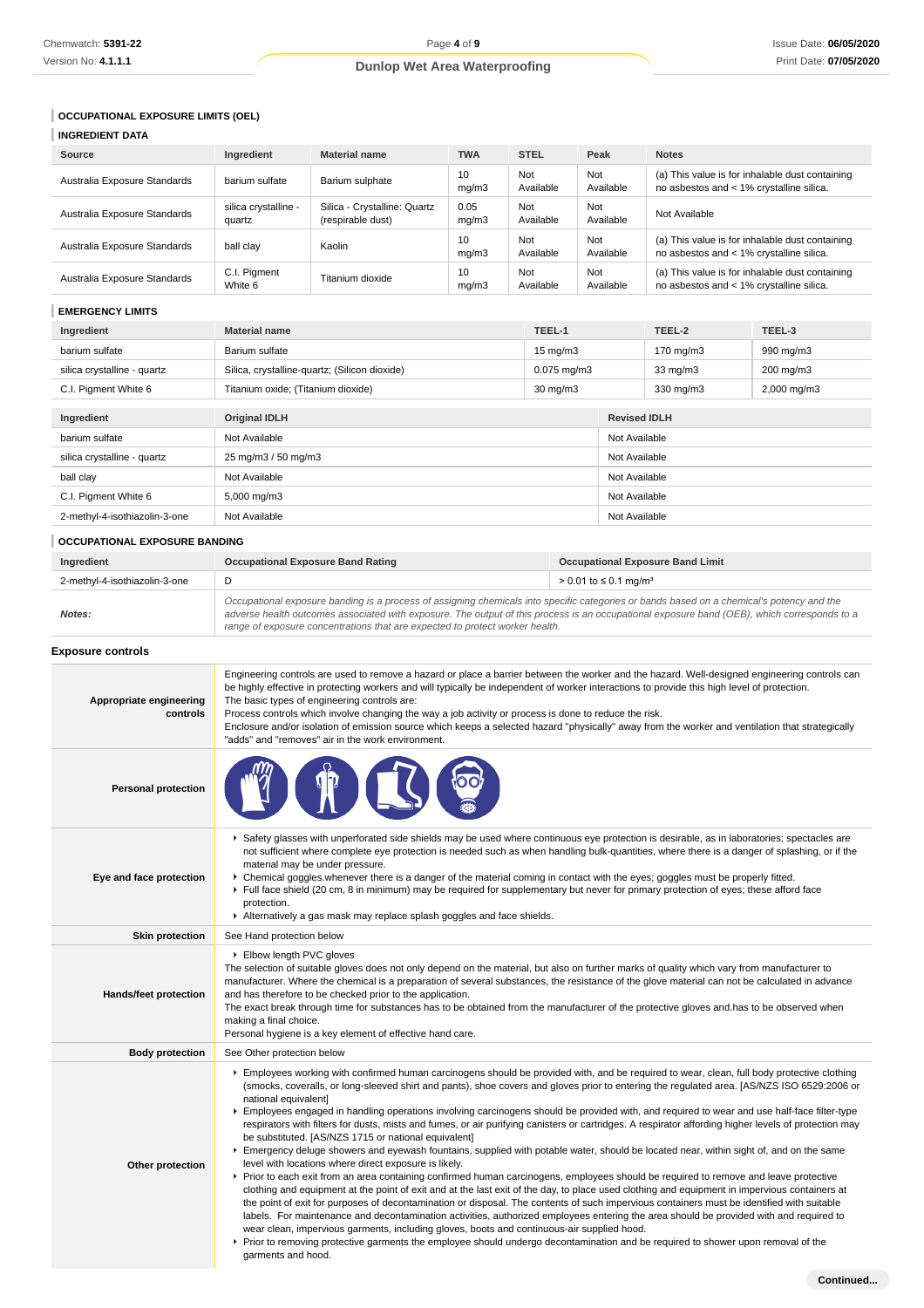#### **Recommended material(s)**

**GLOVE SELECTION INDEX**

#### Glove selection is based on a modified presentation of the:

 **"Forsberg Clothing Performance Index".**

The effect(s) of the following substance(s) are taken into account in the **computer-**

**Cyeralls** PVC. apron. Barrier cream.

**generated** selection:

Dunlop Wet Area Waterproofing

| <b>Material</b> | <b>CPI</b> |
|-----------------|------------|
| <b>BUTYL</b>    | A          |
| <b>NEOPRENE</b> | A          |
| <b>VITON</b>    | A          |
| NATURAL RUBBER  | C          |
| <b>PVA</b>      | C          |

\* CPI - Chemwatch Performance Index

A: Best Selection

B: Satisfactory; may degrade after 4 hours continuous immersion

C: Poor to Dangerous Choice for other than short term immersion

**NOTE**: As a series of factors will influence the actual performance of the glove, a final selection must be based on detailed observation. -

\* Where the glove is to be used on a short term, casual or infrequent basis, factors such as "feel" or convenience (e.g. disposability), may dictate a choice of gloves which might otherwise be unsuitable following long-term or frequent use. A qualified practitioner should be consulted.

# **Respiratory protection**

Type A Filter of sufficient capacity. (AS/NZS 1716 & 1715, EN 143:2000 & 149:2001, ANSI Z88 or national equivalent)

Where the concentration of gas/particulates in the breathing zone, approaches or exceeds the "Exposure Standard" (or ES), respiratory protection is required. Degree of protection varies with both face-piece and Class of filter; the nature of protection varies with Type of filter.

| <b>Required Minimum</b><br><b>Protection Factor</b> | <b>Half-Face</b><br>Respirator | <b>Full-Face</b><br>Respirator | <b>Powered Air</b><br>Respirator |
|-----------------------------------------------------|--------------------------------|--------------------------------|----------------------------------|
| up to $10 \times ES$                                | A-AUS                          | ۰                              | A-PAPR-AUS /<br>Class 1          |
| up to $50 \times ES$                                | ۰                              | A-AUS / Class 1                |                                  |
| up to $100 \times ES$                               | ۰                              | $A-2$                          | A-PAPR-2 ^                       |

#### ^ - Full-face

A(All classes) = Organic vapours, B AUS or B1 = Acid gasses, B2 = Acid gas or hydrogen cyanide(HCN), B3 = Acid gas or hydrogen cyanide(HCN), E = Sulfur dioxide(SO2), G = Agricultural chemicals, K = Ammonia(NH3), Hg = Mercury, NO = Oxides of nitrogen, MB = Methyl bromide, AX = Low boiling point organic compounds(below 65 degC)

- Cartridge respirators should never be used for emergency ingress or in areas of unknown vapour concentrations or oxygen content.
- ▶ The wearer must be warned to leave the contaminated area immediately on detecting any odours through the respirator. The odour may indicate that the mask is not functioning properly, that the vapour concentration is too high, or that the mask is not properly fitted. Because of these limitations, only restricted use of cartridge respirators is considered appropriate.
- Cartridge performance is affected by humidity. Cartridges should be changed after 2 hr of continuous use unless it is determined that the humidity is less than 75%, in which case, cartridges can be used for 4 hr. Used cartridges should be discarded daily, regardless of the length of time used

# **SECTION 9 PHYSICAL AND CHEMICAL PROPERTIES**

#### **Information on basic physical and chemical properties**

| Appearance                                      | Bluish grey liquid; partly mixes with water. |                                            |                |
|-------------------------------------------------|----------------------------------------------|--------------------------------------------|----------------|
|                                                 |                                              |                                            |                |
| <b>Physical state</b>                           | Liquid                                       | Relative density (Water = 1)               | Not Available  |
| Odour                                           | Not Available                                | Partition coefficient n-octanol<br>/ water | Not Available  |
| <b>Odour threshold</b>                          | Not Available                                | Auto-ignition temperature (°C)             | Not Applicable |
| pH (as supplied)                                | Not Available                                | <b>Decomposition temperature</b>           | Not Available  |
| Melting point / freezing point<br>(°C)          | Not Applicable                               | Viscosity (cSt)                            | Not Available  |
| Initial boiling point and boiling<br>range (°C) | Not Available                                | Molecular weight (g/mol)                   | Not Applicable |
| Flash point (°C)                                | Not Applicable                               | <b>Taste</b>                               | Not Available  |
| <b>Evaporation rate</b>                         | Not Available                                | <b>Explosive properties</b>                | Not Available  |
| Flammability                                    | Not Applicable                               | <b>Oxidising properties</b>                | Not Available  |
| <b>Upper Explosive Limit (%)</b>                | Not Applicable                               | Surface Tension (dyn/cm or<br>$mN/m$ )     | Not Available  |
| Lower Explosive Limit (%)                       | Not Applicable                               | <b>Volatile Component (%vol)</b>           | Not Available  |
| Vapour pressure (kPa)                           | Not Available                                | Gas group                                  | Not Available  |
| Solubility in water                             | Partly miscible                              | pH as a solution (1%)                      | Not Available  |
| Vapour density (Air = 1)                        | Not Available                                | VOC g/L                                    | Not Available  |

# **SECTION 10 STABILITY AND REACTIVITY**

| Reactivity                                   | See section 7                                                                                                                        |
|----------------------------------------------|--------------------------------------------------------------------------------------------------------------------------------------|
| <b>Chemical stability</b>                    | • Unstable in the presence of incompatible materials.<br>▶ Product is considered stable.<br>Hazardous polymerisation will not occur. |
| <b>Possibility of hazardous</b><br>reactions | See section 7                                                                                                                        |
| <b>Conditions to avoid</b>                   | See section 7                                                                                                                        |
| Incompatible materials                       | See section 7                                                                                                                        |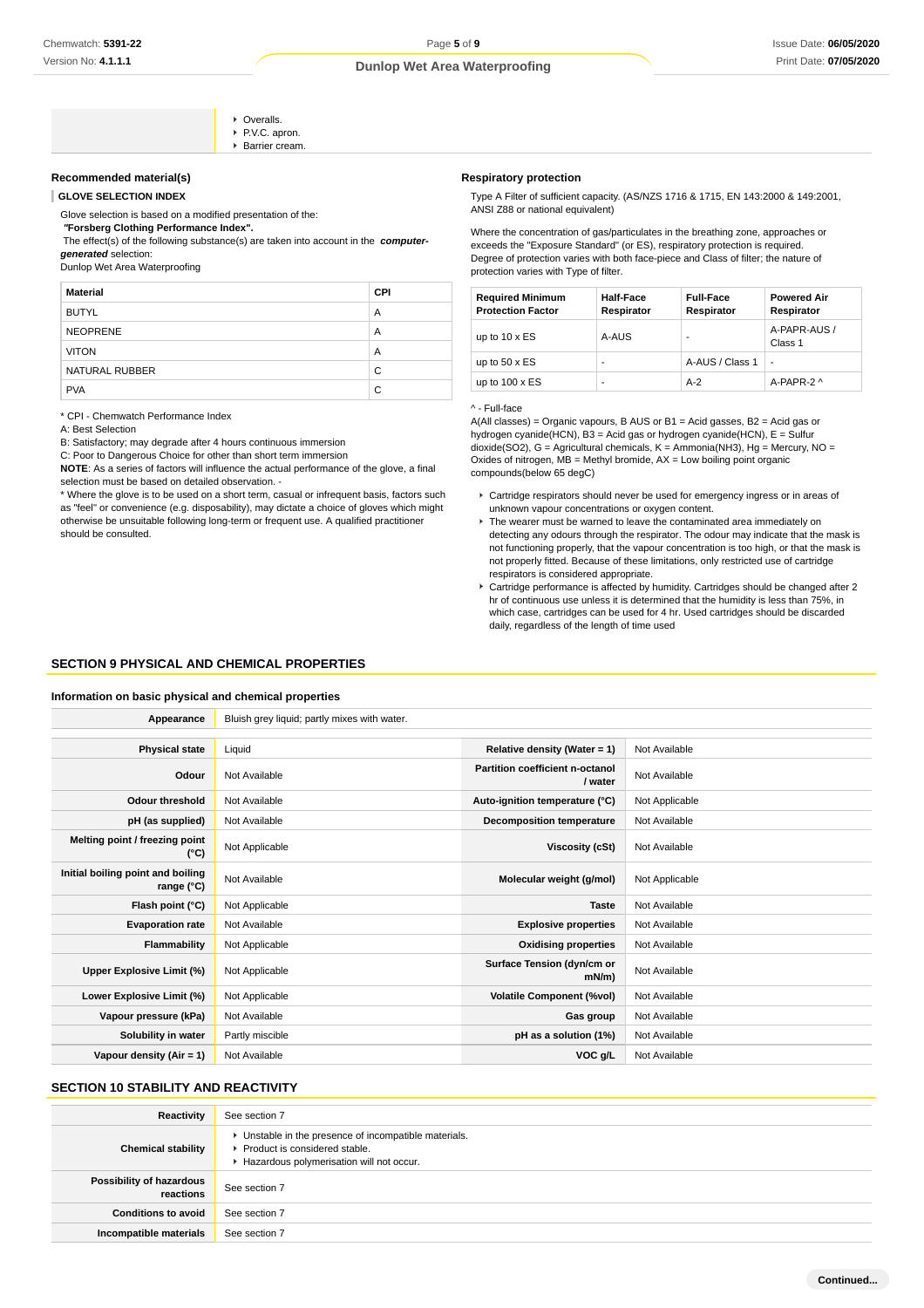# Page **6** of **9 Dunlop Wet Area Waterproofing**

**Hazardous decomposition**<br> **products** See section 5

# **SECTION 11 TOXICOLOGICAL INFORMATION**

# **Information on toxicological effects**

| Inhaled             | There is some evidence to suggest that the material can cause respiratory irritation in some persons. The body's response to such irritation can<br>cause further lung damage.                                                                                                                                                                                                                                                                                                                                                                                                                                                                                                                                                                                                                                                                                                                                                                                                                |
|---------------------|-----------------------------------------------------------------------------------------------------------------------------------------------------------------------------------------------------------------------------------------------------------------------------------------------------------------------------------------------------------------------------------------------------------------------------------------------------------------------------------------------------------------------------------------------------------------------------------------------------------------------------------------------------------------------------------------------------------------------------------------------------------------------------------------------------------------------------------------------------------------------------------------------------------------------------------------------------------------------------------------------|
| Ingestion           | The material has NOT been classified by EC Directives or other classification systems as "harmful by ingestion". This is because of the lack of<br>corroborating animal or human evidence.                                                                                                                                                                                                                                                                                                                                                                                                                                                                                                                                                                                                                                                                                                                                                                                                    |
| <b>Skin Contact</b> | There is some evidence to suggest that this material can cause inflammation of the skin on contact in some persons.<br>Open cuts, abraded or irritated skin should not be exposed to this material<br>Entry into the blood-stream, through, for example, cuts, abrasions or lesions, may produce systemic injury with harmful effects. Examine the skin<br>prior to the use of the material and ensure that any external damage is suitably protected.                                                                                                                                                                                                                                                                                                                                                                                                                                                                                                                                        |
| Eye                 | There is some evidence to suggest that this material can cause eye irritation and damage in some persons.                                                                                                                                                                                                                                                                                                                                                                                                                                                                                                                                                                                                                                                                                                                                                                                                                                                                                     |
| <b>Chronic</b>      | Skin contact with the material is more likely to cause a sensitisation reaction in some persons compared to the general population.<br>Danger of serious damage to health by prolonged exposure.<br>Harmful: danger of serious damage to health by prolonged exposure through inhalation.<br>There has been some concern that this material can cause cancer or mutations but there is not enough data to make an assessment.<br>Chronic dust inhalation of kaolin, can cause kaolinosis from kaolin deposition in the lungs causing distinct lung markings, abnormal inflation of air<br>sacs, and chronic lung diseases (nodular pneumoconiosis). This condition is made worse by long duration of occupational exposure and<br>pre-existing chest infection. Pre-employment screening is recommended.<br>Barium compounds may cause high blood pressure, airway irritation and damage the liver, spleen and bone marrow. Prolonged exposure may<br>cause a lung inflammation and scarring. |

| Dunlop Wet Area               | <b>TOXICITY</b>                                                                       | <b>IRRITATION</b>                                                                                                                      |
|-------------------------------|---------------------------------------------------------------------------------------|----------------------------------------------------------------------------------------------------------------------------------------|
| Waterproofing                 | Not Available                                                                         | Not Available                                                                                                                          |
|                               | <b>TOXICITY</b>                                                                       | <b>IRRITATION</b>                                                                                                                      |
| barium sulfate                | dermal (rat) LD50: >2000 mg/kg <sup>[1]</sup>                                         | Not Available                                                                                                                          |
|                               | Oral (mouse) LD50: >3000 mg/kg <sup>[2]</sup>                                         |                                                                                                                                        |
|                               | <b>TOXICITY</b>                                                                       | <b>IRRITATION</b>                                                                                                                      |
| silica crystalline - quartz   | Oral (rat) LD50: =500 mg/kg $[2]$                                                     | Not Available                                                                                                                          |
|                               | <b>TOXICITY</b>                                                                       | <b>IRRITATION</b>                                                                                                                      |
| ball clay                     | Not Available                                                                         | Not Available                                                                                                                          |
|                               | <b>TOXICITY</b>                                                                       | <b>IRRITATION</b>                                                                                                                      |
|                               | dermal (hamster) LD50: $>=10000$ mg/kg <sup>[2]</sup>                                 | Eye: no adverse effect observed (not irritating)[1]                                                                                    |
| C.I. Pigment White 6          | Oral (rat) LD50: >2000 mg/kg[1]                                                       | Skin (rabbit)                                                                                                                          |
|                               |                                                                                       | Skin: no adverse effect observed (not irritating)[1]                                                                                   |
|                               | <b>TOXICITY</b>                                                                       | <b>IRRITATION</b>                                                                                                                      |
| 2-methyl-4-isothiazolin-3-one | dermal (rat) LD50: 242 mg/kg[1]                                                       | Eye: adverse effect observed (irreversible damage)[1]                                                                                  |
|                               | Oral (rat) LD50: 120 mg/kg[1]                                                         | Skin: adverse effect observed (corrosive)[1]                                                                                           |
| Legend:                       | specified data extracted from RTECS - Register of Toxic Effect of chemical Substances | 1. Value obtained from Europe ECHA Registered Substances - Acute toxicity 2.* Value obtained from manufacturer's SDS. Unless otherwise |

| SILICA CRYSTALLINE -<br><b>QUARTZ</b> | WARNING: For inhalation exposure ONLY: This substance has been classified by the IARC as Group 1: CARCINOGENIC TO HUMANS<br>The International Agency for Research on Cancer (IARC) has classified occupational exposures to respirable (<5 um) crystalline silica as being<br>carcinogenic to humans. This classification is based on what IARC considered sufficient evidence from epidemiological studies of humans for<br>the carcinogenicity of inhaled silica in the forms of quartz and cristobalite. Crystalline silica is also known to cause silicosis, a non-cancerous lung<br>disease.<br>Intermittent exposure produces; focal fibrosis, (pneumoconiosis), cough, dyspnoea, liver tumours.<br>* Millions of particles per cubic foot (based on impinger samples counted by light field techniques).<br>NOTE: the physical nature of quartz in the product determines whether it is likely to present a chronic health problem. To be a hazard the<br>material must enter the breathing zone as respirable particles. |
|---------------------------------------|----------------------------------------------------------------------------------------------------------------------------------------------------------------------------------------------------------------------------------------------------------------------------------------------------------------------------------------------------------------------------------------------------------------------------------------------------------------------------------------------------------------------------------------------------------------------------------------------------------------------------------------------------------------------------------------------------------------------------------------------------------------------------------------------------------------------------------------------------------------------------------------------------------------------------------------------------------------------------------------------------------------------------------|
| <b>BALL CLAY</b>                      | Oral (rat) TDLo: 590000 mg/kg Reproductive effector at very high doses.                                                                                                                                                                                                                                                                                                                                                                                                                                                                                                                                                                                                                                                                                                                                                                                                                                                                                                                                                          |
| <b>C.I. PIGMENT WHITE 6</b>           | Exposure to titanium dioxide is via inhalation, swallowing or skin contact. When inhaled, it may deposit in lung tissue and lymph nodes causing<br>dysfunction of the lungs and immune system. Absorption by the stomach and intestines depends on the size of the particle. It penetrated only the<br>outermost layer of the skin, suggesting that healthy skin may be an effective barrier. There is no substantive data on genetic damage, though<br>cases have been reported in experimental animals.<br>The substance is classified by IARC as Group 3:<br>NOT classifiable as to its carcinogenicity to humans.<br>Evidence of carcinogenicity may be inadequate or limited in animal testing.<br>Substance has been investigated as a mutagen, tumorigen and primary irritant.                                                                                                                                                                                                                                            |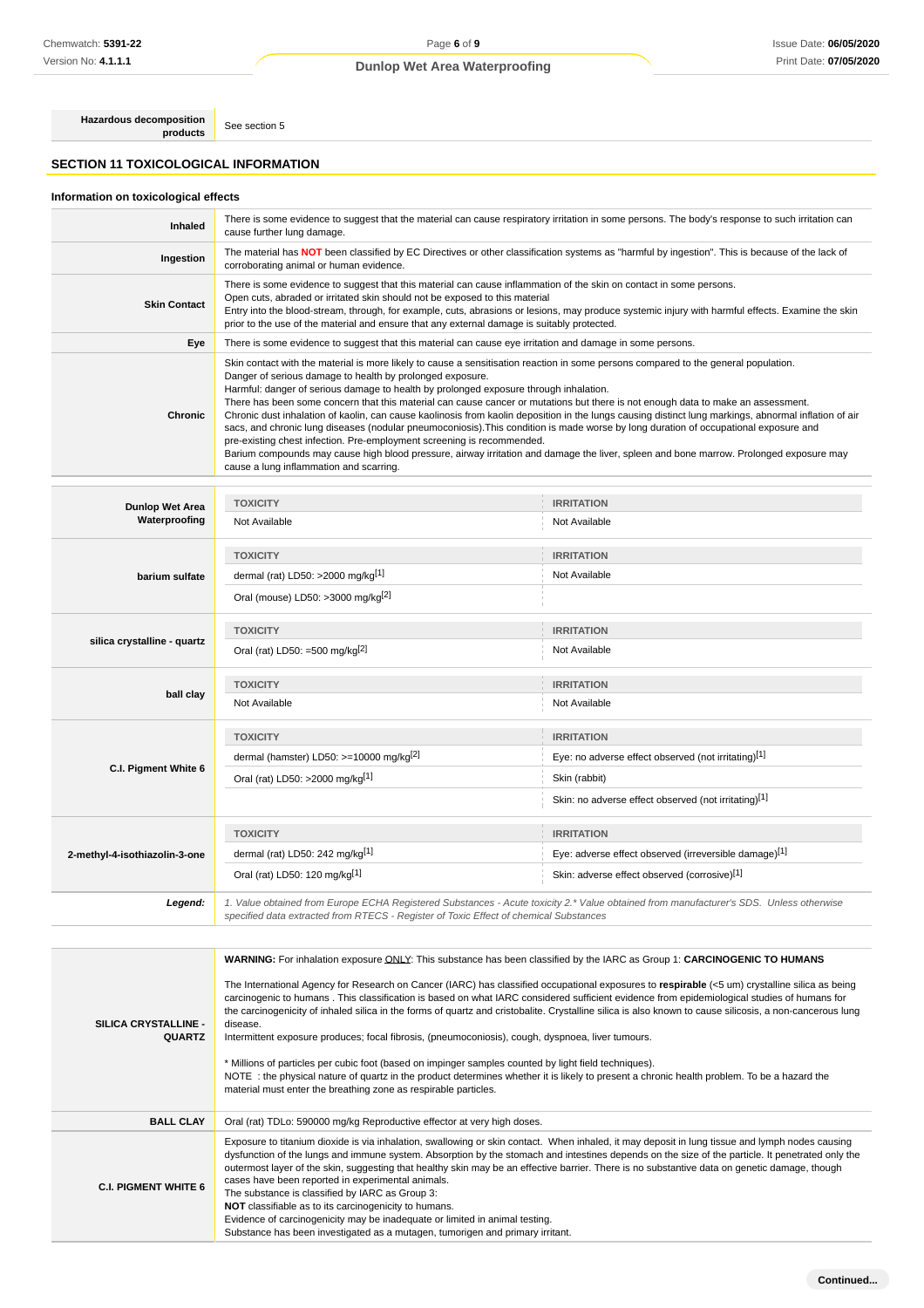| 2-METHYL-<br>4-ISOTHIAZOLIN-3-ONE                                | eczema involves a cell-mediated (T lymphocytes) immune reaction of the delayed type. Other allergic skin reactions, e.g. contact urticaria,<br>involve antibody-mediated immune reactions. The significance of the contact allergen is not simply determined by its sensitisation potential: the<br>distribution of the substance and the opportunities for contact with it are equally important.<br>Asthma-like symptoms may continue for months or even years after exposure to the material ends. This may be due to a non-allergic condition<br>known as reactive airways dysfunction syndrome (RADS) which can occur after exposure to high levels of highly irritating compound. Main<br>criteria for diagnosing RADS include the absence of previous airways disease in a non-atopic individual, with sudden onset of persistent<br>asthma-like symptoms within minutes to hours of a documented exposure to the irritant. Other criteria for diagnosis of RADS include a reversible<br>airflow pattern on lung function tests, moderate to severe bronchial hyperreactivity on methacholine challenge testing, and the lack of minimal<br>lymphocytic inflammation, without eosinophilia.<br>Based on laboratory and animal testing, exposure to the material may result in irreversible effects and mutations in humans.<br>In light of potential adverse effects, and to ensure a harmonised risk assessment and management, the EU regulatory framework for biocides has<br>been established with the objective of ensuring a high level of protection of human and animal health and the environment. To this aim, it is<br>required that risk assessment of biocidal products is carried out before they can be placed on the market. A central element in the risk<br>assessment of the biocidal products are the utilization instructions that defines the dosage, application method and amount of applications and<br>thus the exposure of humans and the environment to the biocidal substance.<br>Humans may be exposed to biocidal products in different ways in both occupational and domestic settings. Many biocidal products are intended<br>for industrial sectors or professional uses only, whereas other biocidal products are commonly available for private use by non-professional<br>users.<br>The material may be irritating to the eye, with prolonged contact causing inflammation. Repeated or prolonged exposure to irritants may produce<br>conjunctivitis.<br>The material may cause skin irritation after prolonged or repeated exposure and may produce on contact skin redness, swelling, the production of<br>vesicles, scaling and thickening of the skin.<br>Formaldehyde generators (releasers) are often used as preservatives. The maximum authorised concentration of free formaldehyde is 0.2% and<br>must be labelled with the warning sign "contains formaldehyde" where the concentration exceeds 0.05%. The use of formaldehyde-releasing<br>preservatives ensures that the level of free formaldehyde in the products is always low but sufficient to inhibit microbial growth - it disrupts<br>metabolism to cause death of the organism. However there is a concern that formaldehyde generators can produce amines capable of causing<br>cancers (nitrosamines) when used in formulations containing amines.<br>NOTE: Substance has been shown to be mutagenic in at least one assay, or belongs to a family of chemicals producing damage or change to<br>cellular DNA.<br>Considered to be a minor sensitiser in Kathon CG (1) (1). Bruze etal - Contact Dermatitis 20: 219-39, 1989 |                                 | The following information refers to contact allergens as a group and may not be specific to this product.<br>Contact allergies quickly manifest themselves as contact eczema, more rarely as urticaria or Quincke's oedema. The pathogenesis of contact |
|------------------------------------------------------------------|---------------------------------------------------------------------------------------------------------------------------------------------------------------------------------------------------------------------------------------------------------------------------------------------------------------------------------------------------------------------------------------------------------------------------------------------------------------------------------------------------------------------------------------------------------------------------------------------------------------------------------------------------------------------------------------------------------------------------------------------------------------------------------------------------------------------------------------------------------------------------------------------------------------------------------------------------------------------------------------------------------------------------------------------------------------------------------------------------------------------------------------------------------------------------------------------------------------------------------------------------------------------------------------------------------------------------------------------------------------------------------------------------------------------------------------------------------------------------------------------------------------------------------------------------------------------------------------------------------------------------------------------------------------------------------------------------------------------------------------------------------------------------------------------------------------------------------------------------------------------------------------------------------------------------------------------------------------------------------------------------------------------------------------------------------------------------------------------------------------------------------------------------------------------------------------------------------------------------------------------------------------------------------------------------------------------------------------------------------------------------------------------------------------------------------------------------------------------------------------------------------------------------------------------------------------------------------------------------------------------------------------------------------------------------------------------------------------------------------------------------------------------------------------------------------------------------------------------------------------------------------------------------------------------------------------------------------------------------------------------------------------------------------------------------------------------------------------------------------------------------------------------------------------------------------------------------------------------------------------------------------------------------------------------------------------------------------------------------------------------------------------------------------------------------------------------------------------------------------------------------------------------------------------------------------------------------------------------------------------------------------------------------|---------------------------------|---------------------------------------------------------------------------------------------------------------------------------------------------------------------------------------------------------------------------------------------------------|
| <b>BARIUM SULFATE &amp;</b><br>2-METHYL-<br>4-ISOTHIAZOLIN-3-ONE | No significant acute toxicological data identified in literature search.                                                                                                                                                                                                                                                                                                                                                                                                                                                                                                                                                                                                                                                                                                                                                                                                                                                                                                                                                                                                                                                                                                                                                                                                                                                                                                                                                                                                                                                                                                                                                                                                                                                                                                                                                                                                                                                                                                                                                                                                                                                                                                                                                                                                                                                                                                                                                                                                                                                                                                                                                                                                                                                                                                                                                                                                                                                                                                                                                                                                                                                                                                                                                                                                                                                                                                                                                                                                                                                                                                                                                                          |                                 |                                                                                                                                                                                                                                                         |
| <b>Acute Toxicity</b>                                            | ×                                                                                                                                                                                                                                                                                                                                                                                                                                                                                                                                                                                                                                                                                                                                                                                                                                                                                                                                                                                                                                                                                                                                                                                                                                                                                                                                                                                                                                                                                                                                                                                                                                                                                                                                                                                                                                                                                                                                                                                                                                                                                                                                                                                                                                                                                                                                                                                                                                                                                                                                                                                                                                                                                                                                                                                                                                                                                                                                                                                                                                                                                                                                                                                                                                                                                                                                                                                                                                                                                                                                                                                                                                                 | Carcinogenicity                 | ×                                                                                                                                                                                                                                                       |
| <b>Skin Irritation/Corrosion</b>                                 | ×                                                                                                                                                                                                                                                                                                                                                                                                                                                                                                                                                                                                                                                                                                                                                                                                                                                                                                                                                                                                                                                                                                                                                                                                                                                                                                                                                                                                                                                                                                                                                                                                                                                                                                                                                                                                                                                                                                                                                                                                                                                                                                                                                                                                                                                                                                                                                                                                                                                                                                                                                                                                                                                                                                                                                                                                                                                                                                                                                                                                                                                                                                                                                                                                                                                                                                                                                                                                                                                                                                                                                                                                                                                 | Reproductivity                  | ×                                                                                                                                                                                                                                                       |
| <b>Serious Eye Damage/Irritation</b>                             | ×                                                                                                                                                                                                                                                                                                                                                                                                                                                                                                                                                                                                                                                                                                                                                                                                                                                                                                                                                                                                                                                                                                                                                                                                                                                                                                                                                                                                                                                                                                                                                                                                                                                                                                                                                                                                                                                                                                                                                                                                                                                                                                                                                                                                                                                                                                                                                                                                                                                                                                                                                                                                                                                                                                                                                                                                                                                                                                                                                                                                                                                                                                                                                                                                                                                                                                                                                                                                                                                                                                                                                                                                                                                 | <b>STOT - Single Exposure</b>   | ×                                                                                                                                                                                                                                                       |
| <b>Respiratory or Skin</b><br>sensitisation                      | ✔                                                                                                                                                                                                                                                                                                                                                                                                                                                                                                                                                                                                                                                                                                                                                                                                                                                                                                                                                                                                                                                                                                                                                                                                                                                                                                                                                                                                                                                                                                                                                                                                                                                                                                                                                                                                                                                                                                                                                                                                                                                                                                                                                                                                                                                                                                                                                                                                                                                                                                                                                                                                                                                                                                                                                                                                                                                                                                                                                                                                                                                                                                                                                                                                                                                                                                                                                                                                                                                                                                                                                                                                                                                 | <b>STOT - Repeated Exposure</b> | ✔                                                                                                                                                                                                                                                       |
| <b>Mutagenicity</b>                                              | ×                                                                                                                                                                                                                                                                                                                                                                                                                                                                                                                                                                                                                                                                                                                                                                                                                                                                                                                                                                                                                                                                                                                                                                                                                                                                                                                                                                                                                                                                                                                                                                                                                                                                                                                                                                                                                                                                                                                                                                                                                                                                                                                                                                                                                                                                                                                                                                                                                                                                                                                                                                                                                                                                                                                                                                                                                                                                                                                                                                                                                                                                                                                                                                                                                                                                                                                                                                                                                                                                                                                                                                                                                                                 | <b>Aspiration Hazard</b>        | ×                                                                                                                                                                                                                                                       |

**Legend:**  $\mathbf{X}$  – Data either not available or does not fill the criteria for classification – Data available to make classification

# **SECTION 12 ECOLOGICAL INFORMATION**

| <b>Toxicity</b>               |                  |                           |                               |                  |                  |
|-------------------------------|------------------|---------------------------|-------------------------------|------------------|------------------|
| <b>Dunlop Wet Area</b>        | <b>ENDPOINT</b>  | <b>TEST DURATION (HR)</b> | <b>SPECIES</b>                | <b>VALUE</b>     | <b>SOURCE</b>    |
| Waterproofing                 | Not<br>Available | Not Available             | Not Available                 | Not<br>Available | Not<br>Available |
|                               | <b>ENDPOINT</b>  | <b>TEST DURATION (HR)</b> | <b>SPECIES</b>                | VALUE            | <b>SOURCE</b>    |
|                               | <b>LC50</b>      | 96                        | Fish                          | $>3.5$ mg/L      | $\overline{2}$   |
| barium sulfate                | <b>EC50</b>      | 48                        | Crustacea                     | $0.032$ -mg/L    | $\overline{2}$   |
|                               | EC50             | 72                        | Algae or other aquatic plants | $>1.15$ mg/L     | $\overline{2}$   |
|                               | <b>NOEC</b>      | 2016                      | Algae or other aquatic plants | $0.004$ -mg/L    | $\overline{2}$   |
|                               | <b>ENDPOINT</b>  | <b>TEST DURATION (HR)</b> | <b>SPECIES</b>                | <b>VALUE</b>     | <b>SOURCE</b>    |
| silica crystalline - quartz   | Not<br>Available | Not Available             | Not Available                 | Not<br>Available | Not<br>Available |
|                               | <b>ENDPOINT</b>  | <b>TEST DURATION (HR)</b> | <b>SPECIES</b>                | VALUE            | <b>SOURCE</b>    |
| ball clay                     | Not<br>Available | Not Available             | Not Available                 | Not<br>Available | Not<br>Available |
|                               | <b>ENDPOINT</b>  | <b>TEST DURATION (HR)</b> | <b>SPECIES</b>                | VALUE            | <b>SOURCE</b>    |
|                               | <b>LC50</b>      | 96                        | Fish                          | $>1$ -mg/L       | $\overline{2}$   |
| C.I. Pigment White 6          | <b>EC50</b>      | 48                        | Crustacea                     | $>1$ -mg/L       | $\overline{2}$   |
|                               | <b>EC50</b>      | 72                        | Algae or other aquatic plants | 5.83mg/L         | 4                |
|                               | <b>NOEC</b>      | 336                       | Fish                          | 0.089mg/L        | $\overline{4}$   |
|                               | <b>ENDPOINT</b>  | <b>TEST DURATION (HR)</b> | <b>SPECIES</b>                | <b>VALUE</b>     | <b>SOURCE</b>    |
| 2-methyl-4-isothiazolin-3-one | <b>LC50</b>      | 96                        | Fish                          | $0.07$ mg/L      | 4                |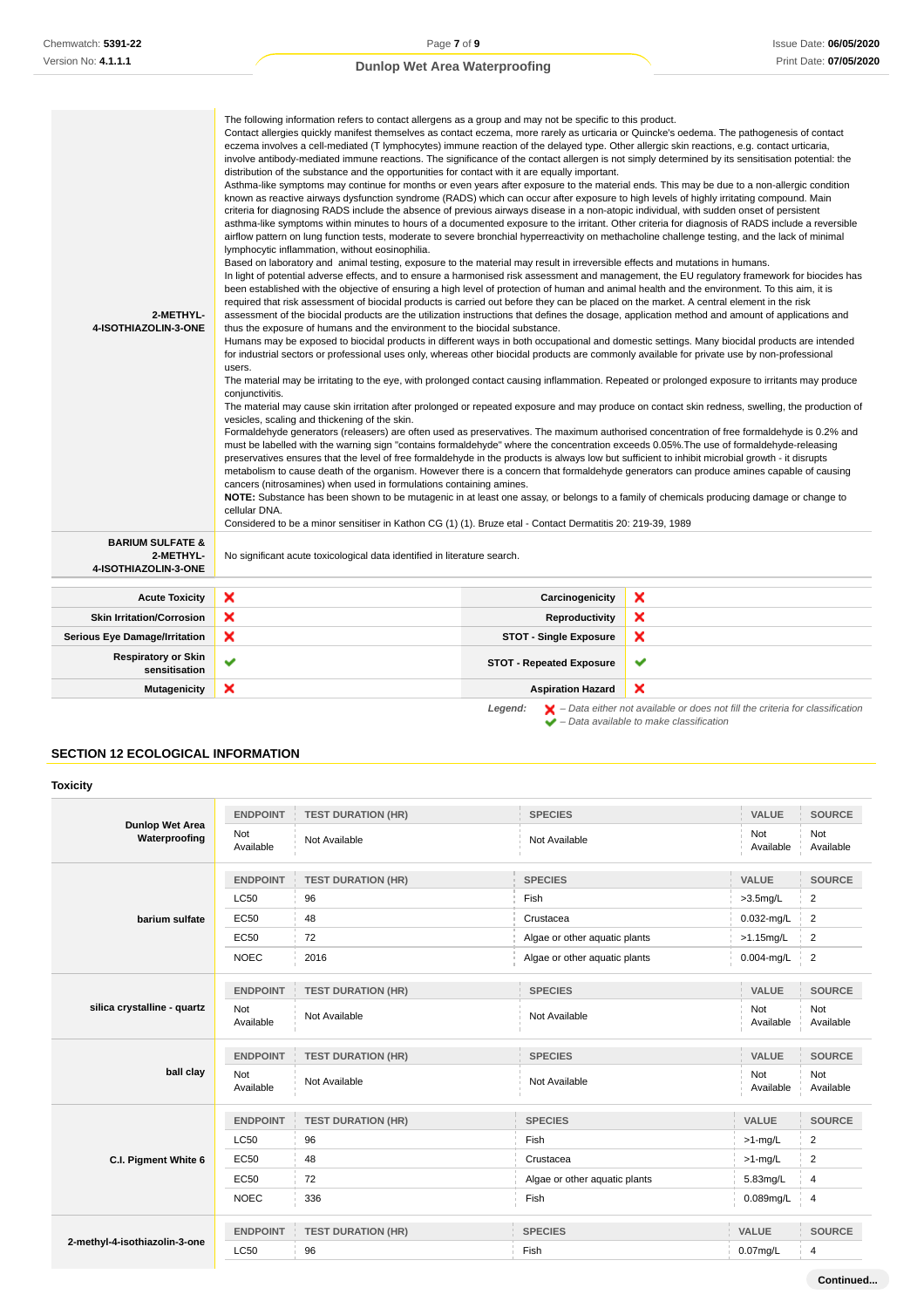|         | EC50        | 48                                                                                                                                                                                                                                                                                       | Crustacea                     | $0.18$ ma/L |                            |
|---------|-------------|------------------------------------------------------------------------------------------------------------------------------------------------------------------------------------------------------------------------------------------------------------------------------------------|-------------------------------|-------------|----------------------------|
|         | EC50        | 72                                                                                                                                                                                                                                                                                       | Algae or other aguatic plants | $0.05$ ma/L |                            |
|         | EC10        | 72                                                                                                                                                                                                                                                                                       | Algae or other aguatic plants | 0.0346mg/L  | $\frac{1}{2}$              |
|         | <b>NOEC</b> | 96                                                                                                                                                                                                                                                                                       | Algae or other aguatic plants | $0.01$ ma/L | $\overline{\phantom{0}}^2$ |
| Legend: |             | Extracted from 1. IUCLID Toxicity Data 2. Europe ECHA Registered Substances - Ecotoxicological Information - Aquatic Toxicity 3. EPIWIN Suite<br>V3.12 (QSAR) - Aquatic Toxicity Data (Estimated) 4. US EPA, Ecotox database - Aquatic Toxicity Data 5. ECETOC Aquatic Hazard Assessment |                               |             |                            |
|         |             | Data 6. NITE (Japan) - Bioconcentration Data 7. METI (Japan) - Bioconcentration Data 8. Vendor Data                                                                                                                                                                                      |                               |             |                            |

**DO NOT** discharge into sewer or waterways.

#### **Persistence and degradability**

| Ingredient                    | Persistence: Water/Soil | Persistence: Air |
|-------------------------------|-------------------------|------------------|
| C.I. Pigment White 6          | <b>HIGH</b>             | <b>HIGH</b>      |
| 2-methyl-4-isothiazolin-3-one | <b>HIGH</b>             | <b>HIGH</b>      |

#### **Bioaccumulative potential**

| Ingredient                    | <b>Bioaccumulation</b>    |
|-------------------------------|---------------------------|
| C.I. Pigment White 6          | $LOW (BCF = 10)$          |
| 2-methyl-4-isothiazolin-3-one | LOW (LogKOW = $-0.8767$ ) |

#### **Mobility in soil**

| Ingredient                    | <b>Mobility</b>       |
|-------------------------------|-----------------------|
| C.I. Pigment White 6          | LOW ( $KOC = 23.74$ ) |
| 2-methyl-4-isothiazolin-3-one | $LOW (KOC = 27.88)$   |

# **SECTION 13 DISPOSAL CONSIDERATIONS**

# **Waste treatment methods**

| Product / Packaging disposal | <b>DO NOT</b> allow wash water from cleaning or process equipment to enter drains.<br>It may be necessary to collect all wash water for treatment before disposal.<br>In all cases disposal to sewer may be subject to local laws and regulations and these should be considered first.<br>Where in doubt contact the responsible authority.<br>Recycle wherever possible.<br>Consult manufacturer for recycling options or consult local or regional waste management authority for disposal if no suitable treatment or<br>disposal facility can be identified.<br>Dispose of by: burial in a land-fill specifically licensed to accept chemical and / or pharmaceutical wastes or incineration in a licensed<br>apparatus (after admixture with suitable combustible material).<br>Decontaminate empty containers. |
|------------------------------|-----------------------------------------------------------------------------------------------------------------------------------------------------------------------------------------------------------------------------------------------------------------------------------------------------------------------------------------------------------------------------------------------------------------------------------------------------------------------------------------------------------------------------------------------------------------------------------------------------------------------------------------------------------------------------------------------------------------------------------------------------------------------------------------------------------------------|

# **SECTION 14 TRANSPORT INFORMATION**

#### **Labels Required**

| --------------- |                                       |  |
|-----------------|---------------------------------------|--|
|                 | <b>NO</b>                             |  |
|                 | N <sub>nt</sub><br>Applicable<br>IVUI |  |

**Land transport (ADG): NOT REGULATED FOR TRANSPORT OF DANGEROUS GOODS**

**Air transport (ICAO-IATA / DGR): NOT REGULATED FOR TRANSPORT OF DANGEROUS GOODS**

**Sea transport (IMDG-Code / GGVSee): NOT REGULATED FOR TRANSPORT OF DANGEROUS GOODS**

**Transport in bulk according to Annex II of MARPOL and the IBC code**

Not Applicable

#### **SECTION 15 REGULATORY INFORMATION**

# **Safety, health and environmental regulations / legislation specific for the substance or mixture**

**BARIUM SULFATE IS FOUND ON THE FOLLOWING REGULATORY LISTS**

Australia Inventory of Chemical Substances (AICS)

# **SILICA CRYSTALLINE - QUARTZ IS FOUND ON THE FOLLOWING REGULATORY LISTS**

Australia Hazardous Chemical Information System (HCIS) - Hazardous Chemicals

Australia Inventory of Chemical Substances (AICS)

Chemical Footprint Project - Chemicals of High Concern List

International Agency for Research on Cancer (IARC) - Agents Classified by the IARC Monographs

International Agency for Research on Cancer (IARC) - Agents Classified by the IARC Monographs - Group 1 : Carcinogenic to humans

**BALL CLAY IS FOUND ON THE FOLLOWING REGULATORY LISTS**